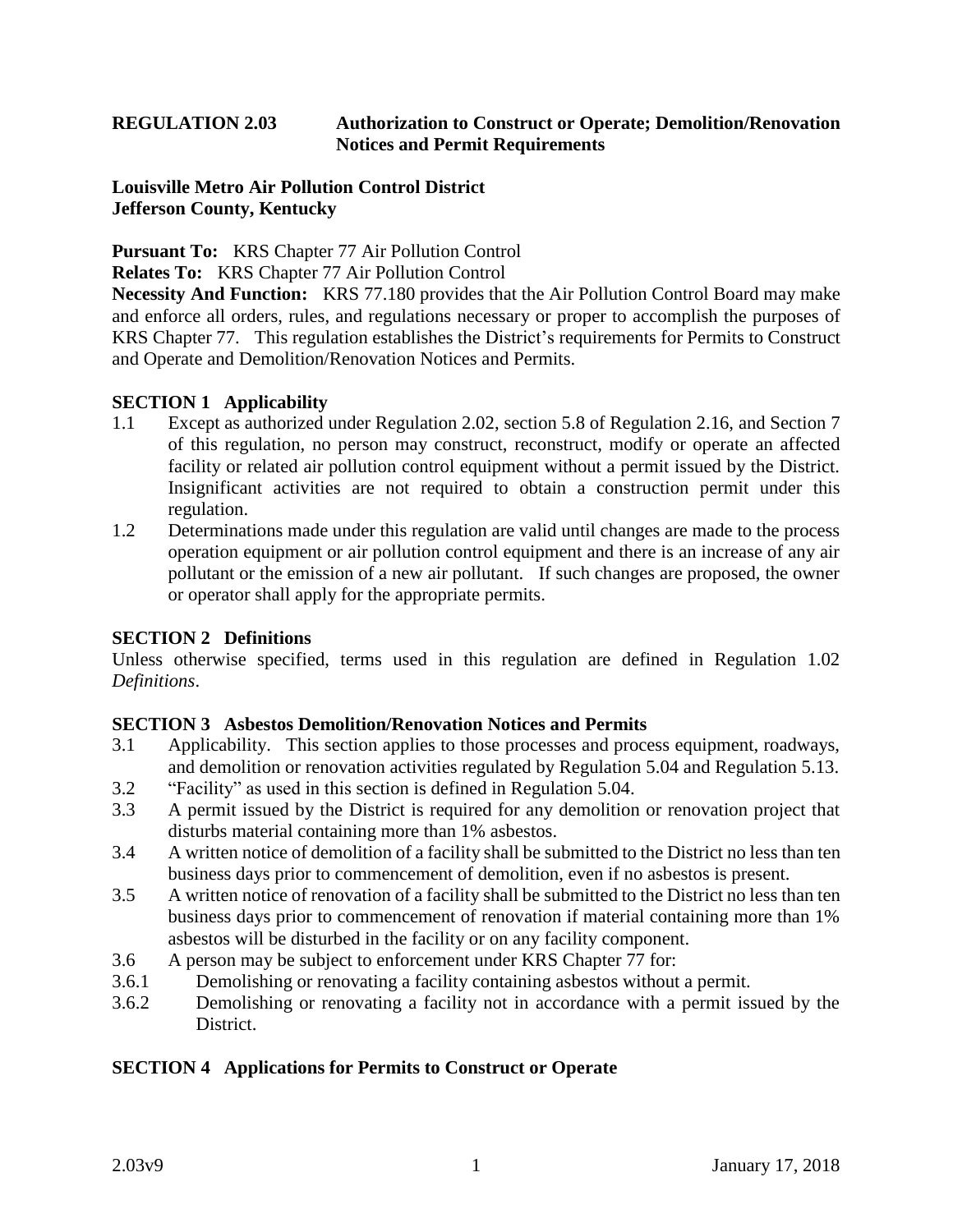- 4.1 Applications for permits to construct or operate an affected facility shall be made on forms authorized by the District.
- 4.2 Applications for construction permits shall include:
- 4.2.1 A certification that the statements made in the application are true and complete, signed by a responsible official, and
- 4.2.2 An analysis of the characteristics, properties, and quantity of the air contaminants under maximum operating conditions.
- 4.3 An applicant shall, within the time period specified in writing by the District, provide additional information necessary to:
- 4.3.1 Determine, implement, or enforce an applicable requirement;
- 4.3.2 Supplement or correct an application; or
- 4.3.3 Address requirements that become applicable to the stationary source after the date an application was submitted, but before a permit is issued.
- 4.4 Failure to supply information required by the District may result in the denial of an application for a permit to construct or revocation of a stationary source's authority to operate an affected facility.
- 4.5 An application for a permit may include one or more affected facilities located at a single stationary source.
- 4.6 Insignificant activities shall be identified in the application, although they may be grouped by affected facility category. The application may exclude information that is not needed to determine which applicable requirements apply, and whether the insignificant activity is in compliance with applicable requirements. However, if the insignificant activity category is subject to a restriction on the size or production rate of the affected facility, information regarding the size or production rate shall be included in the application.
- 4.6.1 The sum of the potential emissions from all insignificant activities when added with the source's other potential emissions shall not exceed a major source threshold.
- 4.7 Trivial activities need not be listed in the application.
- 4.8 Stationary sources operating pursuant to Regulation 2.16 or 2.17 shall follow the application procedures in those regulations to obtain an operating permit.
- 4.9 Combined Permit to Construct and Operate. The District shall issue a combined permit to construct and operate an affected facility at the following stationary sources:
- 4.9.1 Stationary sources with a potential to emit less than:
- 4.9.1.1 100 tons per year of a regulated air pollutant;
- 4.9.1.2 10 tons per year of a hazardous air pollutant; and
- 4.9.1.3 25 tons per year of combined hazardous air pollutants.
- 4.9.2 Issuance of a combined permit to construct and operate will terminate a previously issued permit to construct or operate covering the affected facility.
- 4.9.3 In the event a minor source becomes subject to Regulation 2.16 or 2.17, the combined permit to construct and operate shall function as the construction permit for the affected facilities.

# **SECTION 5 Application Review**

5.1 After receipt of the permit application, the District shall determine if applicable emission standards and ambient standards are met.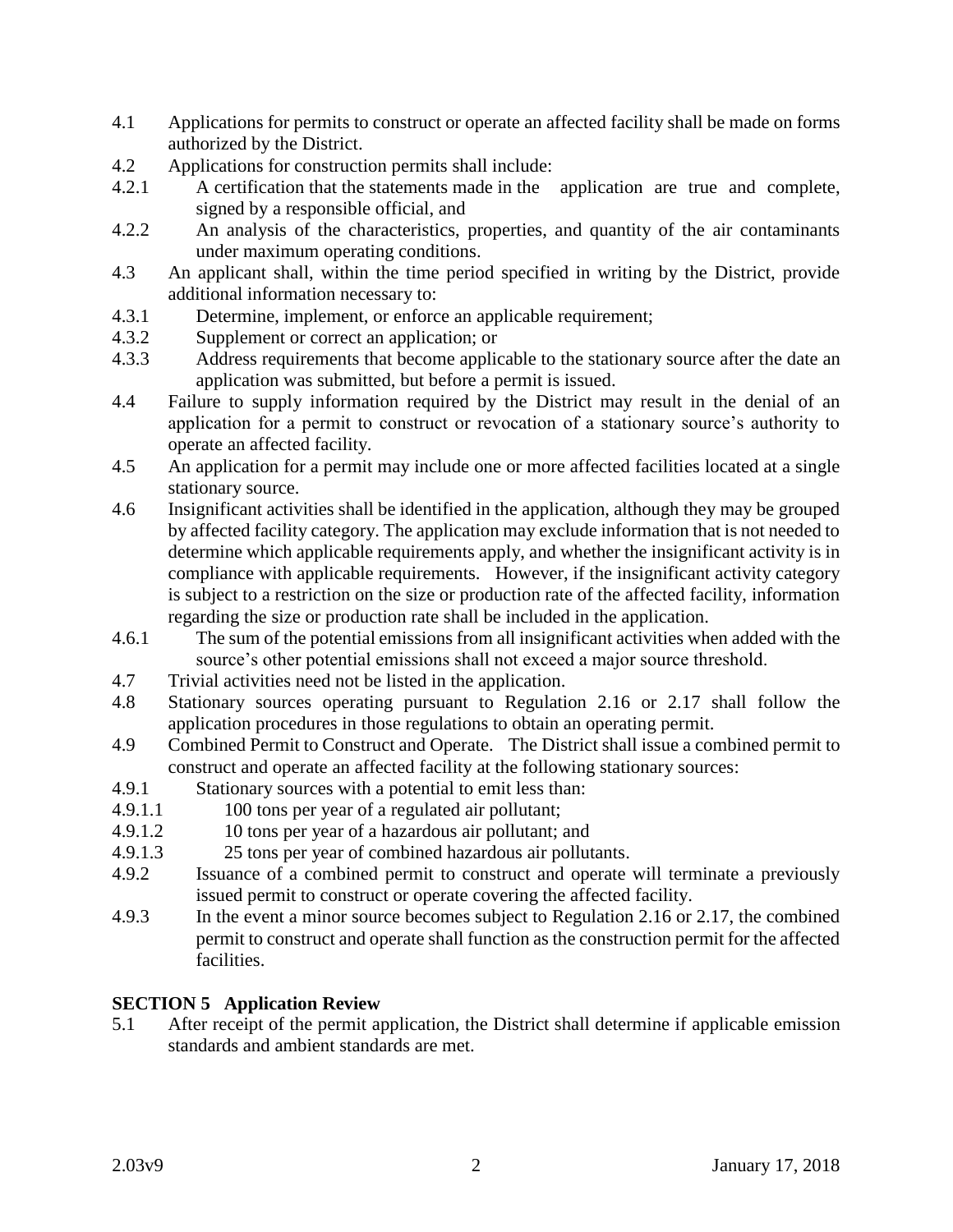- 5.2 In cases where no emission standards have been prescribed by regulation, the District shall require the use of all available, practical, and reasonable methods to prevent and control air pollution.
- 5.3 Persons who consider themselves aggrieved by an order of the Board or a determination made by the District or the Board, may file a petition for an administrative hearing under Regulation 1.19. An action on a permit includes the issuance, denial, modification, transfer, suspension, or revocation of a permit.

# **SECTION 6 Issuance, Terms, Renewal and Transfer**

- 6.1 Permits issued shall be subject to the terms and conditions set forth and embodied in the permit as the District may deem necessary to insure compliance with its standards. Such terms and conditions may include maintenance and availability of records relating to operations which may cause or contribute to air pollution including periodic sampling of the affected facilities. All fees shall be assessed and paid in accordance with Regulation 2.08.
- 6.2 Acceptance of a permit shall denote agreement to the restrictions embodied in the permit and shall be binding upon the holder of the permit or compliance schedule.
- 6.3 Any owner or operator who constructs or operates a source or modification not in accordance with the application submitted pursuant to this section or with the terms of any approval to construct or operate, or any owner or operator of a source or modification subject to this section who begins actual construction after the effective date of this regulation without applying for and receiving approval hereunder, shall be subject to appropriate enforcement action as provided under KRS Chapter 77 Air Pollution Control.
- 6.4 Approval to construct, reconstruct, or modify an affected facility shall become invalid if:
- 6.4.1 Construction is not commenced within 12 months after receipt of approval,
- 6.4.2 Construction is discontinued for a period of six months or more, or
- 6.4.3 Construction is not completed within a reasonable time.
- 6.5 The District may extend the time for construction following a satisfactory demonstration that an extension is justified. This provision does not apply to the time period between construction of the approved phases of a phased construction project - each phase must commence construction within 12 months of the projected and approved commencement date.
- 6.6 The owner or operator of a stationary source authorized pursuant to Regulation 2.03 to operate shall pay an annual fee and submit an annual permit certification on Form AP-500B signed by the responsible official. Authorization to operate may be withdrawn in accordance with Regulation 2.09 for failure to pay any fees or complete the permit certification by the deadline established by the District.
- 6.6.1 This, and any other certifications required in this regulation, shall state that: "Based on information and belief formed after reasonable inquiry, I certify that the statements and information in this document are true, accurate, and complete."
- 6.7 The District may adjust individual permit terms to accommodate its inspection schedules of stationary sources. Fees for such permits shall be prorated to account for the adjusted term.
- 6.8 Permits or registrations may be transferred to a new owner or operator.
- 6.8.1 Stationary sources subject to Regulation 2.16 shall follow the transfer procedures in that regulation.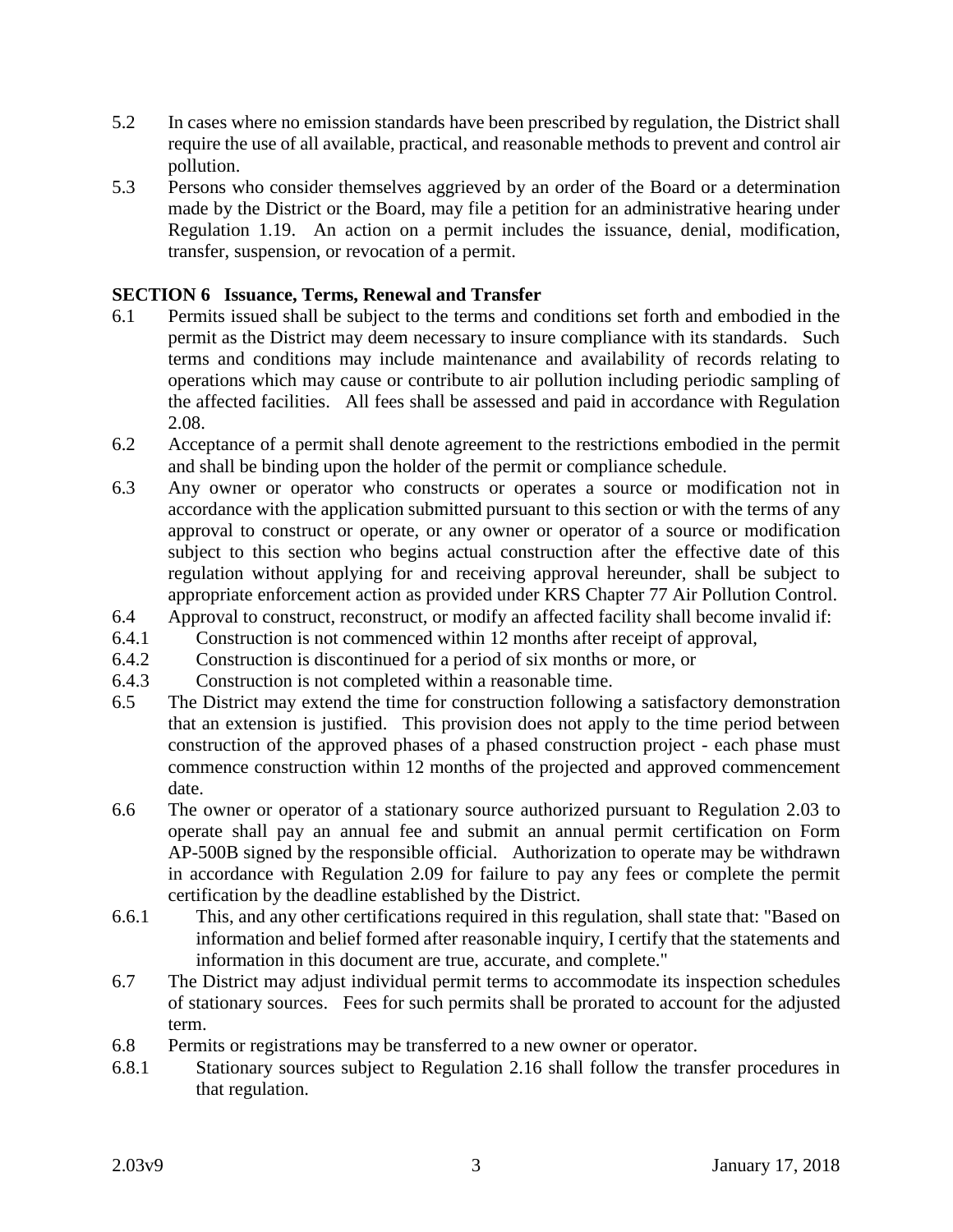- 6.8.2 For all other stationary sources, a permit or registration may be transferred if:
- 6.8.2.1 A completed Form AP-100A or written statement containing a specific date for transfer of the permit has been submitted to the District,
- 6.8.2.2 The District determines that no other changes in the permit are necessary, and
- 6.8.2.3 The stationary source pays the applicable fees.
- 6.9 Approval to construct, reconstruct, modify, or operate any affected facility or to conduct an asbestos demolition or renovation abatement project shall not relieve the owner or operator of the responsibility to comply fully with all applicable District regulations and any other requirements under local, state, or federal law.
- 6.10 Banking permits are not subject to periodic renewal. A modified banking permit shall be issued pursuant to Regulation 2.12 after each banking transaction, when Emission Reduction Credits (ERCs) are deposited or removed.

### **SECTION 7 Construction or Reconstruction of Air Pollution Control Equipment**

- 7.1 Stationary sources shall notify the District prior to constructing or reconstructing any air pollution control equipment. A permit is required to construct or reconstruct any air pollution control equipment that results in an increase of any air pollutant or the emission of a new air pollutant.
- 7.1.1 A stationary source may commence constructing or reconstructing an air pollution control device ten (10) days after submitting an application to construct, paying the applicable filing fee, and notifying the District in writing of its intent to begin construction prior to the issuance of a construction permit.
- 7.1.2 The District shall review the application and notify the stationary source within sixty (60) days of receipt of the submittal that:
- 7.1.2.1 a construction permit issued by the District is not necessary for the project; or
- 7.1.2.2 a construction permit, including applicable fees, is required for the project.
- 7.1.2.3 In the event the District determines that a construction permit is required, the stationary source must suspend construction until a construction permit is issued.
- 7.2 Nothing in this section shall be construed as authorizing the construction or reconstruction of any air pollution control equipment that does not comply with federal, state, or District regulations.

### **SECTION 8 Relocated Sources**

- 8.1 If a source in Jefferson County is relocated involving a change of address, the owner or operator shall obtain new permits for the source. Any existing affected facilities which are not modified or reconstructed (as defined in Regulation 1.02) will continue to be treated as existing affected facilities except as specified in section 8.2.
- 8.2 If the sum of the potential emissions of the relocated affected facilities at the new location is of sufficient size to qualify as a major source under Regulation 2.04 or 2.05, then all the relocated affected facilities shall be treated as new affected facilities.
- 8.3 Any source which locates in Jefferson County from outside Jefferson County shall be treated as a new source.

### **SECTION 9 Reconstructed Sources**

9.1 An existing affected facility, upon reconstruction as defined in Regulation 1.02, becomes a new affected facility regardless of any change in emission rate. If an owner or operator